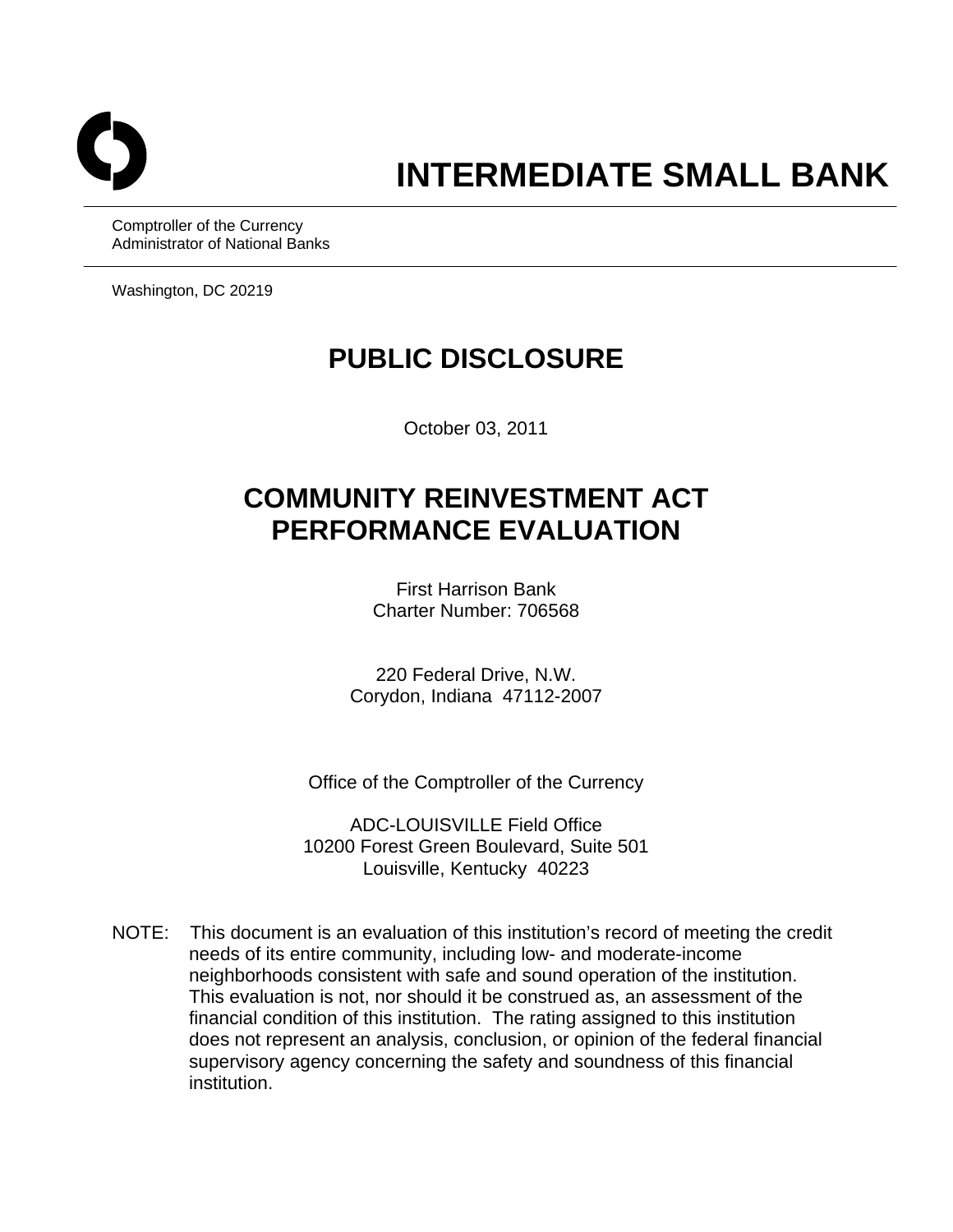#### **INSTITUTION'S CRA RATING: This institution is rated Satisfactory.**

#### **The Lending Test is rated: Satisfactory. The Community Development Test is rated: Satisfactory.**

First Harrison Bank (FHB) has a satisfactory record of meeting community credit needs. This conclusion is based on the following:

- FHB's loan-to-deposit ratio is reasonable;
- A substantial majority of FHB's loans originated during this assessment period were within the Assessment Area (AA);
- FHB's distribution of loans to low- and moderate-income individuals is reasonable;
- FHB's geographic distribution of loans reflects reasonable dispersion throughout the AA; and
- FHB's community development performance demonstrates adequate responsiveness to the community development needs of the AA.

### **Scope of Examination**

First Harrison Bank (FHB) was evaluated under the Intermediate Small Bank examination procedures, which include a lending test and a community development test. The lending test evaluates the bank's record of meeting the credit needs of its Assessment Area (AA) through its lending activities. The community development test evaluates the bank's responsiveness to community development needs in its AA through community development lending, qualified investments, and community development services.

The lending test evaluated FHB's lending performance from January 1, 2009 through June 30, 2011. The evaluation period for the community development test is from April 14, 2008 through October 17, 2011.

analyzed by the bank. $1$ The scope of the lending test included an assessment of the bank's primary loan types, residential real estate loans and business purpose loans. The residential real estate lending analysis was based on the loans FHB reported on the Home Mortgage Disclosure Act Loan Application Register (HMDA LAR) from January 1, 2009 through June 30, 2011. The OCC performed a data integrity review to verify the accuracy of the bank's HMDA data and concluded the data was reliable. The business purpose loan analysis was performed on the business loan information internally collected and

 $\overline{a}$ 

<sup>1</sup> FHB is not required to report business purpose loans on HMDA-LAR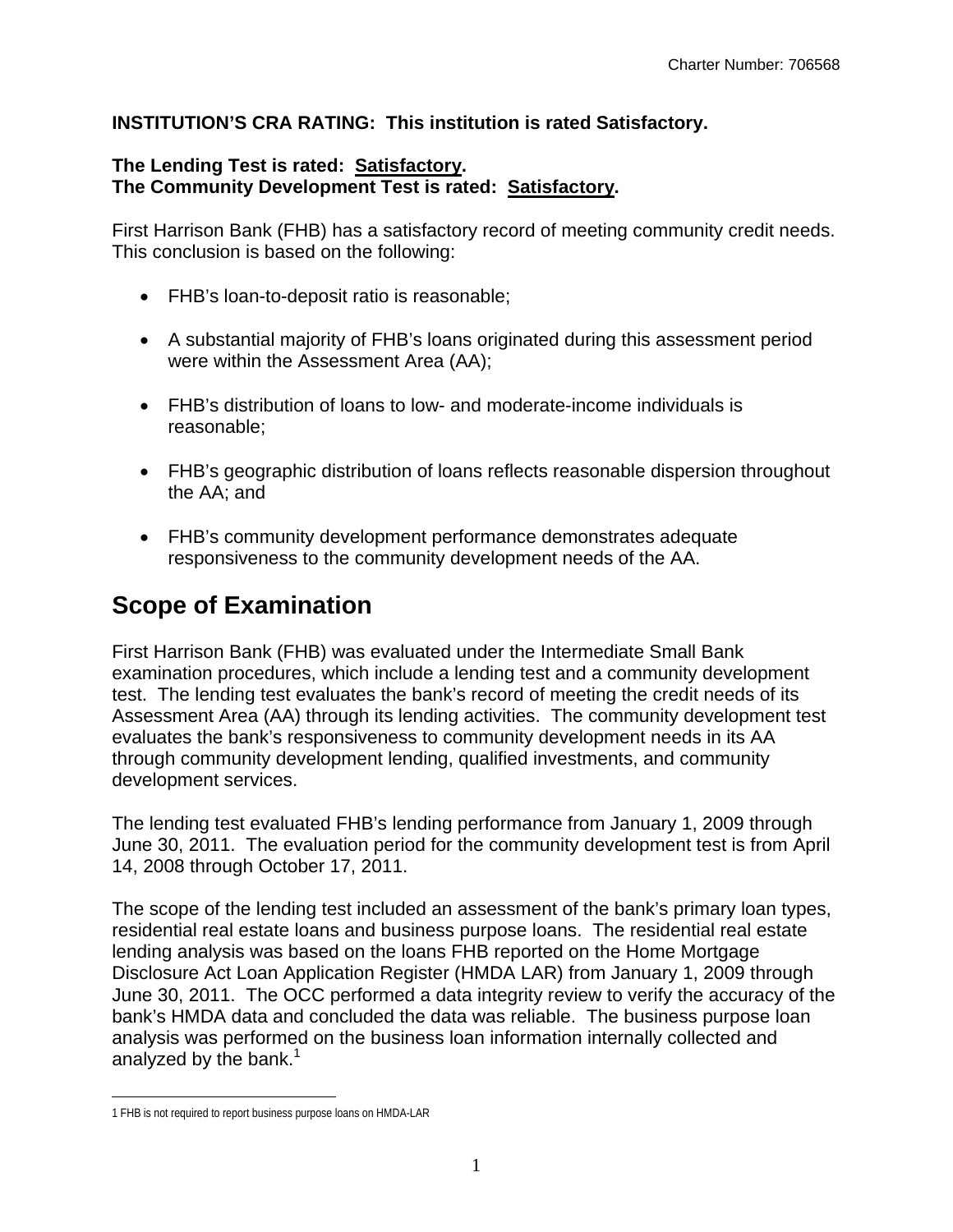### **Description of Institution**

First Harrison Bank (FHB) is a federally chartered, stock savings bank 100 percent owned by First Capital, Inc. and headquartered in Corydon, Indiana. As of June 30, 2011 FHB had \$446 million in total assets, \$370 million in deposits, \$292 million in loans, and \$42 million in Tier 1 capital. FHB offers traditional banking products and services and has thirteen locations. Five offices are located in Harrison County including the main office, five offices in Floyd County, 2 offices in Washington County, and 1 office in Clark County. Additionally, the bank has one off-site ATM located in Floyd County. All branches have drive-thru service with the exception of one, which is located in a grocery store. Since the last CRA examination, the bank opened a branch in Lanesville, Indiana located in Harrison County. FHB is accessible to all segments of the community.

FHB's primary lending focus was residential real estate loans and business purpose loans. FHB has increased the amount of mortgages sold on the secondary market. During the evaluation period, FHB sold \$82 million to the secondary market and are on pace to sell an additional \$23 million in 2011. FHB has also increased their lending activity to small businesses in the area. FHB originates Small Business Administration (SBA) loans, and since November 2009, the bank has originated approximately \$3 million in SBA loans. In 2010, the Indiana District of SBA awarded FHB the Fast Start award for the bank's SBA lending efforts.

As of June 30, 2011, net loans represented approximately 65 percent of FHB's assets. The loan portfolio mix is as follows: residential mortgages 56 percent, non-residential mortgages 20 percent, commercial loans 10 percent, consumer loans 9 percent, land loans 3 percent, and construction loans 2 percent.

There are no legal or financial circumstances that affect the bank's ability to meet community credit needs. The last CRA evaluation was performed April 14, 2008. FHB received a rating of Satisfactory.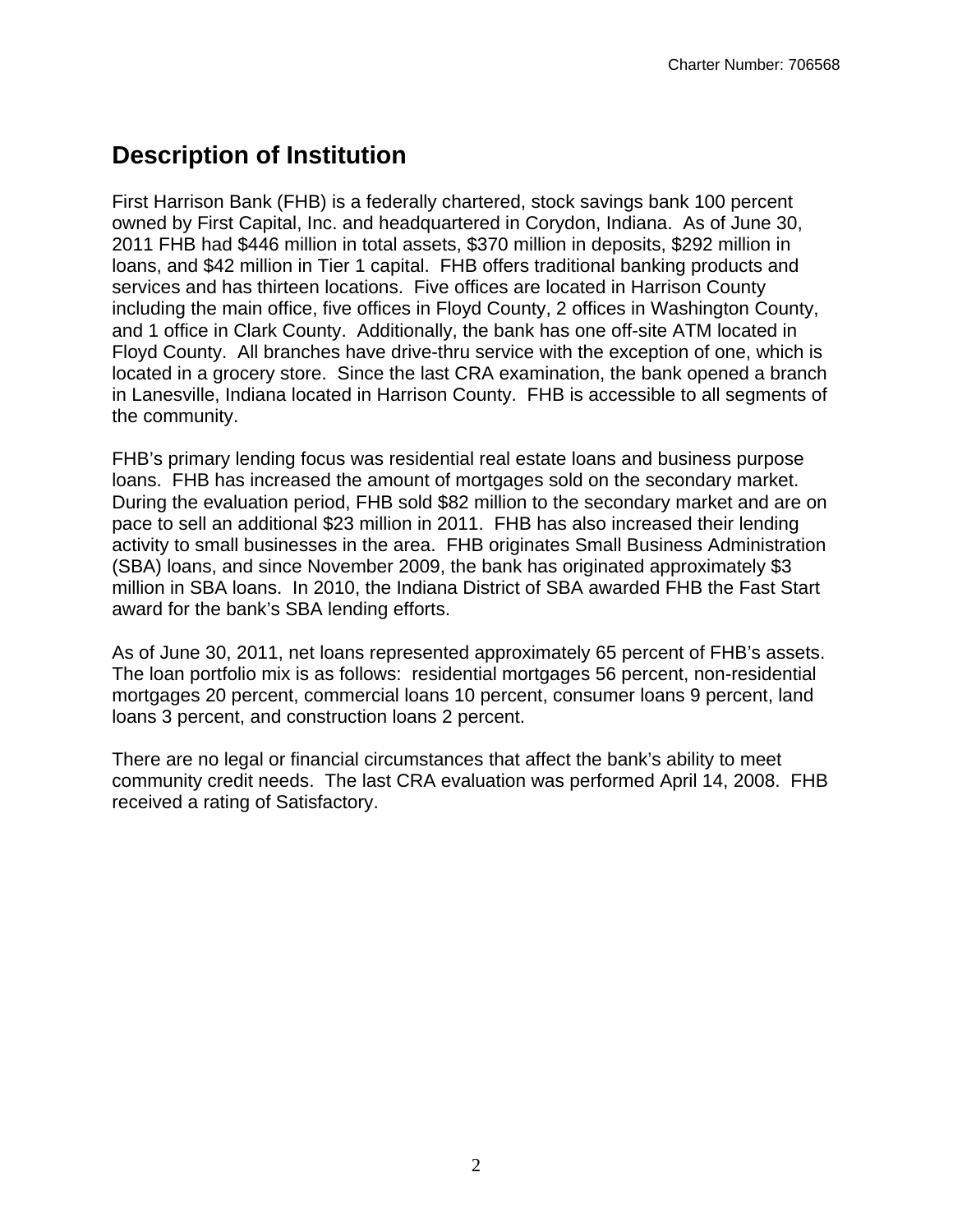### **Description of Assessment Area(S)**

First Harrison Bank (FHB) has identified Clark, Floyd, Harrison, and Washington counties in south-central Indiana as its Assessment Area (AA). These counties are positioned in the Louisville/Jefferson County, KY-IN Metropolitan Statistical Area (MSA). The MSA is comprised of 13 counties, four counties in Indiana and nine counties in Kentucky. The nine Kentucky counties are not included in FHB's AA and the bank has no offices within these counties. The AA delineation is in conformance with the regulatory requirements and is appropriate in relation to the location of FHB's offices. The delineation of the AA does not arbitrarily exclude any low- or moderate-income areas.

The 2000 U.S. Census divided the AA into fifty census tracts, with one low-income tract, eleven moderate-income tracts, thirty-one middle-income tracts, and seven upperincome tracts. This determination was based on the Department of Housing and Urban Development (HUD) 2010 estimated Median Family Income for the state of Kentucky of \$62,900 for the Louisville/Jefferson County, KY-IN MSA.

FHB's AA is located in south-central Indiana with a total population of 228,843 according to the 2000 U.S. Census. The population of the AA is comprised of 89,475 households, of which 34,314, or 38 percent, are considered to have low- or moderateincomes. Other significant factors to consider include: 2 percent of the households receive public assistance, 9 percent are below the poverty level, and 26 percent receive social security benefits.

Clark, Floyd, Harrison, and Washington counties have unemployment rates lower than the Indiana state average (7.5 percent, 6.7 percent, 7.0 percent, and 7.9 percent, respectively, compared to 8.7 percent, as of August 2011). Major employers for the AA include Horseshoe Casino, Indiana University Southeast, Tyson Foods, and Jeffboat, Inc. Additionally, commuting patterns from the 2000 Census show over 100,000 employees working in Louisville/Jefferson County, Kentucky commute from outside the county. Large employers in Louisville/Jefferson County, Kentucky include UPS, GE, Ford Motor Company, and Humana. Other major employers include federal, state, and local governments, hospitals, and schools.

Competition is strong and numerous financial institutions service the AA. According to the Federal Deposit Insurance Corporation (FDIC), eighteen banks with 109 offices operate in the AA. These offices hold a combined total of \$3.4 billion in deposits within the AA as of June 30, 2011, and FHB has an 11 percent market share. The competition includes six large banks with total deposits ranging from \$77 billion to \$743 billion nationally and twelve community banks with total deposits ranging from \$189 million to \$3 billion.

A community contact familiar with the area indicated crisis assistance; affordable housing, particularly for seniors; and education are identified needs within the community. Additionally, the contact discussed the lack of childcare and transportation as barriers to employment. The contact indicated local financial institutions have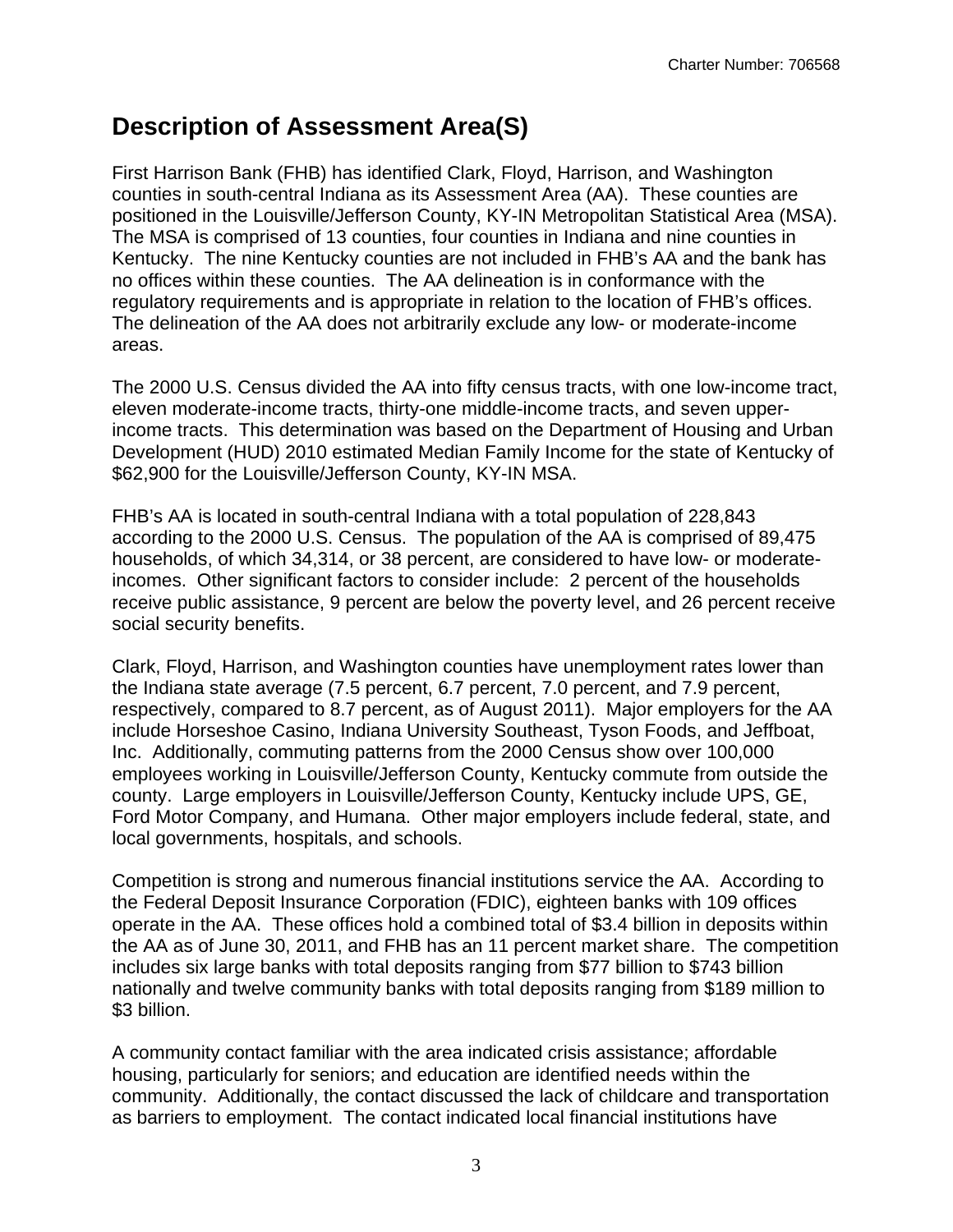provided some financial support and in-kind staff support to their organization. The contact also shared that FHB is very active in the community.

The following additional demographic information regarding FHB's AA is based on 2000 census data unless otherwise noted.

| Demographic Information for the First Harrison Bank MSA AA |         |          |                             |          |          |  |  |  |  |  |  |
|------------------------------------------------------------|---------|----------|-----------------------------|----------|----------|--|--|--|--|--|--|
|                                                            | #       | % Low    | % Moderate                  | % Middle | % Upper  |  |  |  |  |  |  |
| Geographies (Census                                        |         |          |                             |          |          |  |  |  |  |  |  |
| Tracts)                                                    | 50      | 2%       | 22%                         | 62%      | 14%      |  |  |  |  |  |  |
| Population by                                              |         |          |                             |          |          |  |  |  |  |  |  |
| Geography                                                  | 228,843 | 2%       | 13%                         | 68%      | 17%      |  |  |  |  |  |  |
| Owner-Occupied                                             |         |          |                             |          |          |  |  |  |  |  |  |
| Housing by                                                 |         |          |                             |          |          |  |  |  |  |  |  |
| Geography                                                  | 66,248  | 1%       | 10%                         | 70%      | 19%      |  |  |  |  |  |  |
| Businesses by                                              |         |          |                             |          |          |  |  |  |  |  |  |
| Geography                                                  | 22,289  | $1\%$    | 18%                         | 60%      | 21%      |  |  |  |  |  |  |
| Farms by Geography                                         | 986     | $0\%$    | 5%                          | 81%      | 14%      |  |  |  |  |  |  |
| <b>Family Distribution by</b>                              |         |          |                             |          |          |  |  |  |  |  |  |
| Income Level                                               | 63,789  | 18%      | 20%                         | 25%      | 37%      |  |  |  |  |  |  |
| Household                                                  |         |          |                             |          |          |  |  |  |  |  |  |
| Distribution by                                            |         |          |                             |          |          |  |  |  |  |  |  |
| <b>Income Level</b>                                        | 89,475  | 21%      | 17%                         | 21%      | 41%      |  |  |  |  |  |  |
| <b>Census MSA Median Family</b>                            |         |          |                             |          |          |  |  |  |  |  |  |
| Income (MFI) 2009, 2010, 2011                              |         | \$49,301 | <b>Median Housing Value</b> |          | \$91,769 |  |  |  |  |  |  |
| <b>HUD-Updated MSA</b>                                     |         |          |                             |          |          |  |  |  |  |  |  |
| <b>Median Family</b>                                       |         |          | Households Below the        |          |          |  |  |  |  |  |  |
| Income                                                     | 2011    | \$62,900 | <b>Poverty Level</b>        |          | 9%       |  |  |  |  |  |  |
|                                                            | 2010    | \$61,800 |                             |          |          |  |  |  |  |  |  |
|                                                            | 2009    | \$61,500 |                             |          |          |  |  |  |  |  |  |

### **Conclusions with Respect to Performance Tests**

First Harrison Bank's (FHB) performance under the lending test is satisfactory.

FHB's loan-to-deposit ratio is reasonable and a substantial majority of loan originations were inside the bank's Assessment Area (AA). FHB's borrower distribution reflects reasonable penetration among borrowers of different income-levels and businesses of different sizes. The geographic distribution of FHB's residential and business loans reflect reasonable dispersion among geographies.

 tracts when evaluating performance under the criteria below. More weight and consideration was placed on FHB's borrower distribution performance because less than 25 percent of the AA includes low- and moderate-income census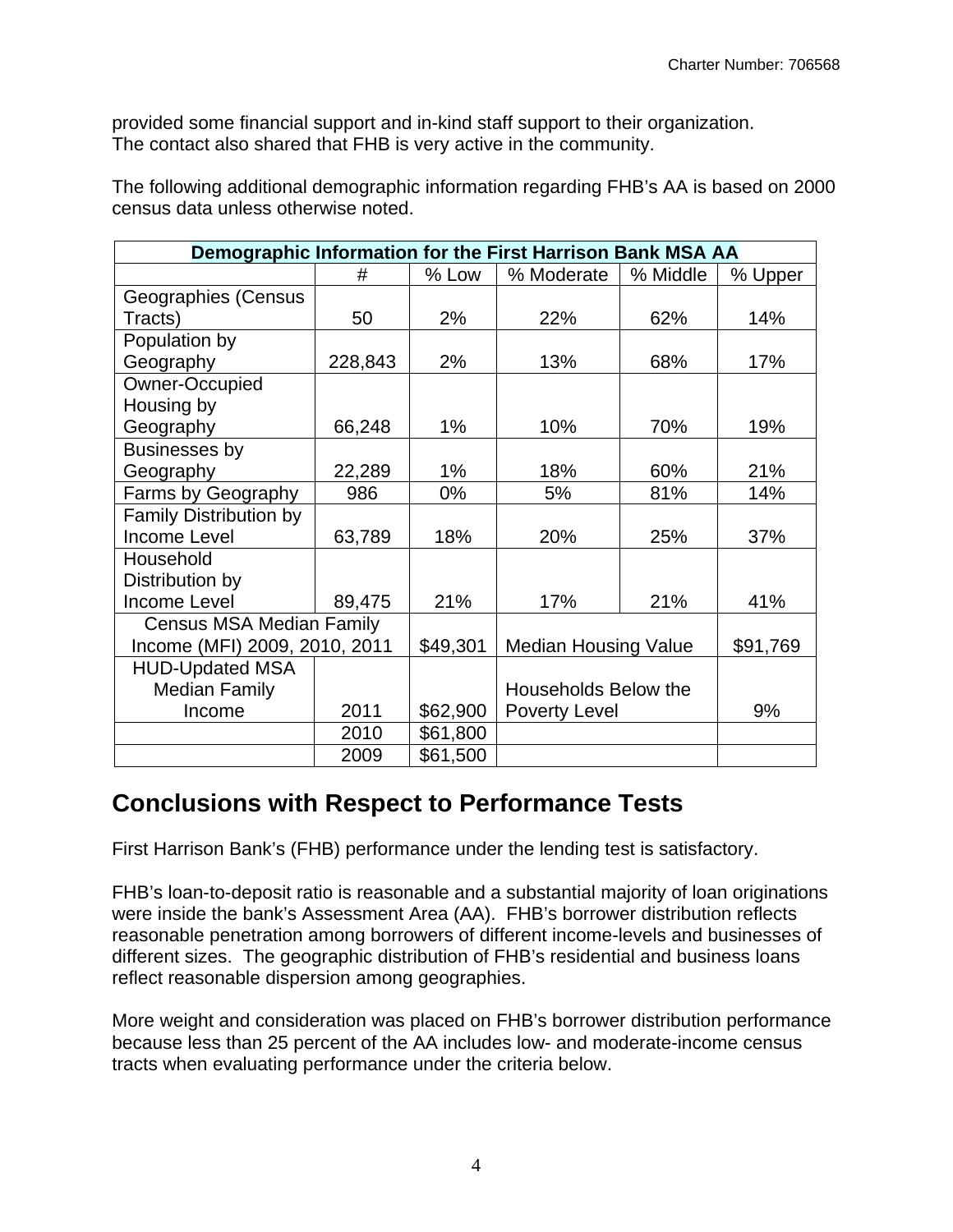### **LENDING TEST**

#### **Loan-to-Deposit Ratio**

FHB's net loan-to-deposit ratio is reasonable given the bank's size, financial condition, and AA credit needs. The bank's net loan-to-deposit ratio averaged 87 percent over the fourteen quarters since the last CRA examination, with a quarterly low of 77 percent and a quarterly high of 99 percent. FHB's net loan-to-deposit ratio is below another community bank of similar size, location, and product offerings. The other bank had average net loan-to-deposit ratios averaging 97 percent over the fourteen quarters.

in mortgage loans to the secondary market. Our conclusion took into consideration the competitive market within the AA and FHB's secondary market activity. FHB's average loan-to-deposit ratio does not reflect all home mortgage lending activity, as the bank routinely originates and sells mortgages to the secondary market. Since January 2009, FHB has sold approximately \$105 million

| <b>Institution</b>         | <b>Average Net Loan-</b><br>to-Deposit Ratio |
|----------------------------|----------------------------------------------|
| <b>First Harrison Bank</b> | 86.91                                        |
| Bank #1                    | 96.51                                        |

#### **Lending in Assessment Area**

A substantial majority of loans originated by FHB are within their AA. The following table details the bank's lending within the AA by number and dollar amount of loans originated during the evaluation period. Loan originations to borrowers within the bank's AA totaled 92 percent by number and 92 percent by dollar amount.

| <b>Lending in First Harrison Bank's AA</b> |        |    |                 |         |       |                          |    |           |    |         |  |  |  |
|--------------------------------------------|--------|----|-----------------|---------|-------|--------------------------|----|-----------|----|---------|--|--|--|
|                                            |        |    | Number of Loans |         |       | Dollars of Loans (000's) |    |           |    |         |  |  |  |
|                                            | Inside |    |                 | Outside | Total | Inside                   |    | Outside   |    | Total   |  |  |  |
| Loan Type                                  | #      | %  | #               | %       |       | \$                       | %  | \$        | %  |         |  |  |  |
|                                            |        |    |                 |         |       |                          |    |           |    |         |  |  |  |
| HMDA-                                      | 1,301  | 93 | 103             |         | 1,404 | 143,785                  | 94 | 8,665     | 6  | 152,450 |  |  |  |
| reported                                   |        |    |                 |         |       |                          |    |           |    |         |  |  |  |
| <b>Business</b>                            | 403    | 89 | 49              | 11      | 452   | 48,918                   | 85 | 8,648     | 15 | 57,566  |  |  |  |
| Purpose                                    |        |    |                 |         |       |                          |    |           |    |         |  |  |  |
| Totals                                     | 1,704  | 92 | 152             | 8       | 1,856 | 192,703                  |    | 92 17,313 | 8  | 210,016 |  |  |  |

*Source: HMDA data for Residential loans originated between January 1, 2009 and June 30, 2011. Bank generated reports containing Business loans originated between January 1, 2009 and June 30, 2011.* 

#### **Lending to Borrowers of Different Incomes and to Businesses of Different Sizes**

The distribution of loans, given the demographics of the AA, reflects reasonable penetration among low- and moderate-income individuals and business entities with annual revenue of less than \$1 million.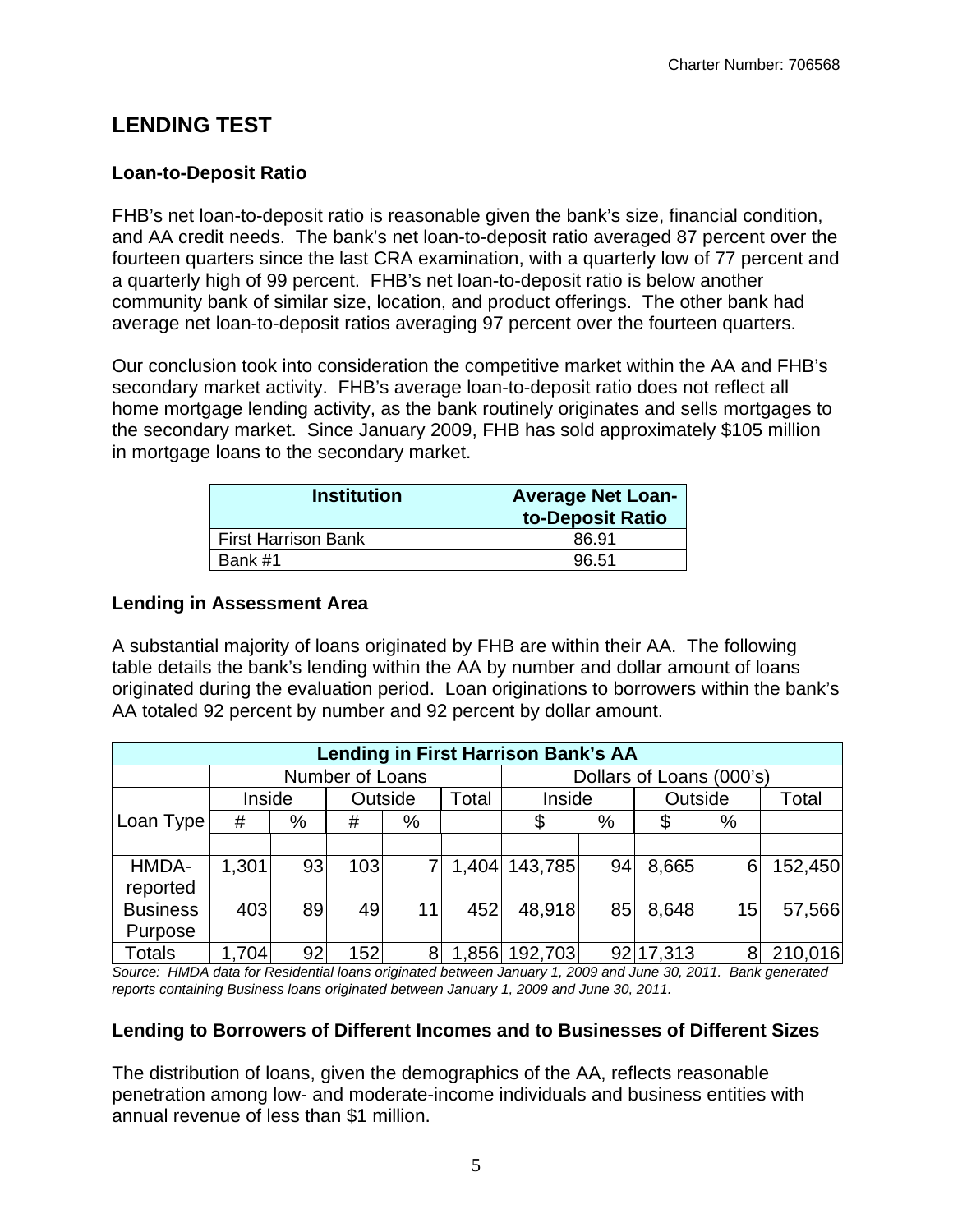#### *Residential Real Estate Loans*

The distribution of home loans to borrowers reflects reasonable penetration. The bank's performance in helping meet the overall home loan needs of low- and moderate-income families is reasonable. The following tables show the distribution of FHB's HMDA loans from January 1, 2009 through June 30, 2011 by borrower income within the AA. The bank's performance is compared to the distribution of families based on 2000 census reports. The percentage of AA families represents lending opportunities in the assessment area.

FHB's loan distribution to low-income borrowers represented 14 percent of total loan originations, which is below the demographic comparator of 18 percent of low-income families in the AA. Home loans to moderate-income borrowers were above the demographic comparator at 24 percent versus 20 percent.

The following table shows the distribution of home loan products among borrowers of different income levels for the period of January 1, 2009 through June 30, 2011 as compared to the percent of families in each income category.

| Borrower Distribution of Residential Real Estate Loans in FHB's AA |                 |        |                 |               |                 |               |          |               |  |  |
|--------------------------------------------------------------------|-----------------|--------|-----------------|---------------|-----------------|---------------|----------|---------------|--|--|
| <b>Borrower</b>                                                    | Low             |        |                 | Moderate      |                 | Middle        |          | Upper         |  |  |
| Ilncome Level                                                      |                 |        |                 |               |                 |               |          |               |  |  |
|                                                                    | % of AA         | $%$ of | $%$ of AA       | $%$ of        | % of AA         | % of          | % of AA  | $%$ of        |  |  |
|                                                                    | <b>Families</b> |        | Number Families | <b>Number</b> | <b>Families</b> | <b>Number</b> | Families | <b>Number</b> |  |  |
|                                                                    |                 | οf     |                 | of Loans      |                 | of Loans      |          | of Loans      |  |  |
|                                                                    |                 | Loans  |                 |               |                 |               |          |               |  |  |
| Home                                                               | 17.81           | 20.17  | 19.71           | 24.15         | 25.15           | 23.86         | 37.33    | 31.82         |  |  |
| Purchases                                                          |                 |        |                 |               |                 |               |          |               |  |  |
| Home                                                               | 17.81           | 14.28  | 19.71           | 19.05         | 25.15           | 36.51         | 37.33    | 30.16         |  |  |
| <b>Improvement</b>                                                 |                 |        |                 |               |                 |               |          |               |  |  |
| Home                                                               | 17.81           | 10.83  | 19.71           | 24.64         | 25.15           | 28.93         | 37.33    | 35.60         |  |  |
| Refinance                                                          |                 |        |                 |               |                 |               |          |               |  |  |
| Total                                                              | 17.81           | 13.63  | 19.71           | 24.22         | 25.15           | 27.89         | 37.33    | 34.26         |  |  |

*Source of Data – % of Number of Loans as a percentage of loans with borrower income information available derived from HMDA reported loans. FHB reported income information on 352 Home Purchase loans, 63 Home Improvement loans, and 840 Home Refinance loans. Source of Data - % of AA Families derived from 2000 Census information.* 

Because FHB's is a HMDA reporter their performance was also compared to HMDA aggregate peer data within the AA. The HMDA aggregate peer data average includes only institutions that are regulated by the four banking agencies, including the  $\text{OTS}^2$ . The percentage of families represents lending opportunities in the AA and the aggregate HMDA peer average represents lending opportunities realized by HMDA lenders. FHB was compared to 2009 HMDA peer data<sup>3</sup>.

The following table compares FHB's distribution of home loan products among borrowers of different income levels to 2009 HMDA peer averages. FHB's distribution

 $\overline{a}$ 2 As of July 21, 2011, as required by the Dodd–Frank Wall Street Reform and Consumer Protection Act (Dodd–Frank Act) of 2010, OTS supervision responsibilities have been transferred to the OCC; in effect reducing the number of supervising banking agencies to three. 3 HMDA peer data for 2010 and 2011 is not yet available.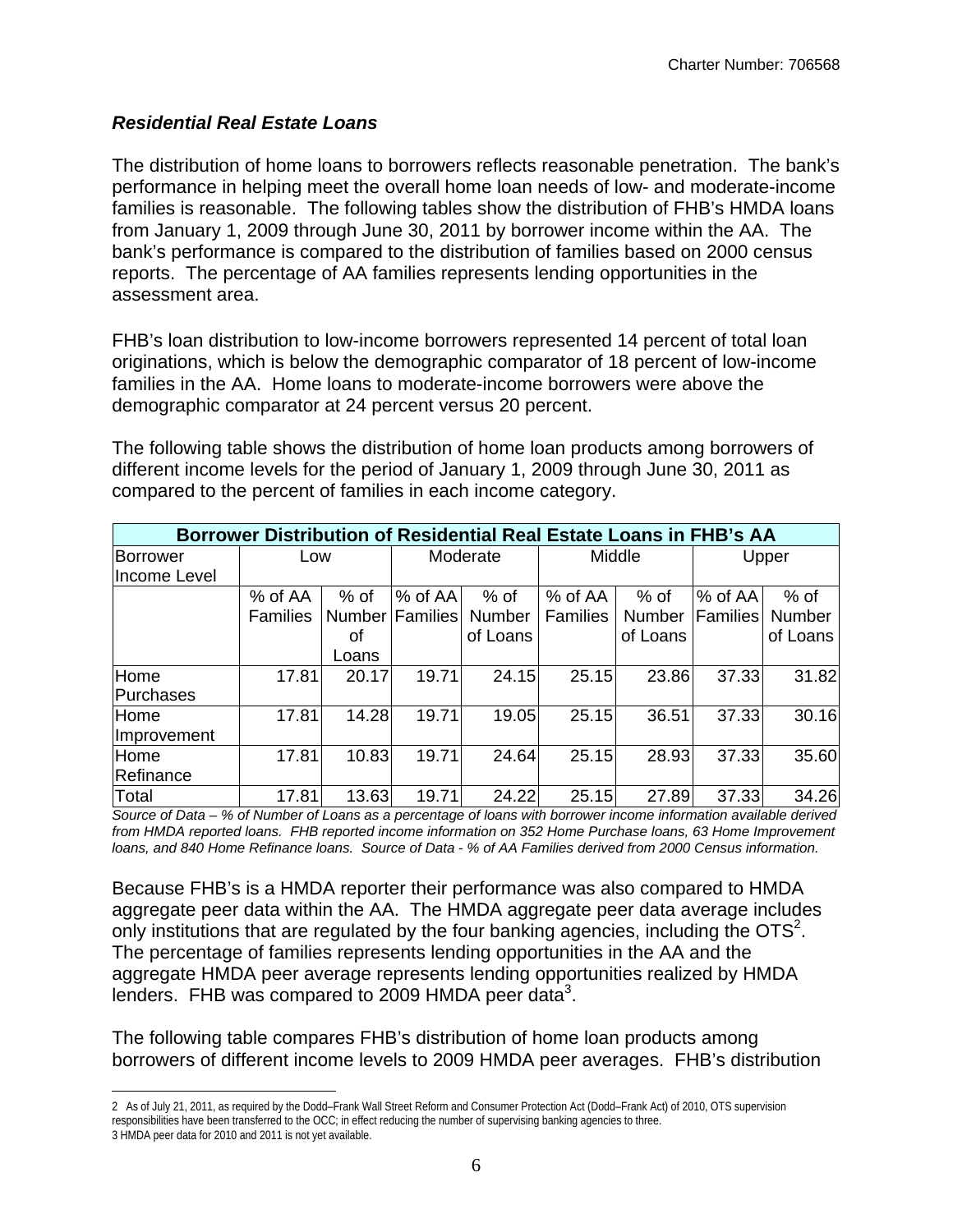of home loans to low-income borrowers is above 2009 HMDA peer average of 10 percent. Home loans to moderate-income borrowers were equal to the HMDA peer average of 23 percent.

| Borrower Distribution of Residential Real Estate Loans in FHB's AA-<br><b>Compared to Peer</b> |          |          |          |          |          |          |          |            |  |  |
|------------------------------------------------------------------------------------------------|----------|----------|----------|----------|----------|----------|----------|------------|--|--|
|                                                                                                |          |          |          |          |          |          |          |            |  |  |
| Borrower                                                                                       | Low      |          | Moderate |          | Middle   |          | Upper    |            |  |  |
| Income Level                                                                                   |          |          |          |          |          |          |          |            |  |  |
|                                                                                                | $%$ of # | $%$ of # | $%$ of # | $%$ of # | $%$ of # | $%$ of # | $%$ of # | $%$ of #   |  |  |
|                                                                                                | Peer     | FHB      | Peer     | FHB      | Peer     | FHB      | Peer     | <b>FHB</b> |  |  |
|                                                                                                | Loans    | Loans    | Loans    | Loans    | Loans    | Loans    | Loans    | Loans      |  |  |
| Total                                                                                          |          |          |          |          |          |          |          |            |  |  |
| Originated                                                                                     |          |          |          |          |          |          |          |            |  |  |
| Loans                                                                                          | 10.22    | 13.14    | 23.07    | 23.37    | 22.33    | 26.90    | 27.70    | 33.05      |  |  |

*\*% of # Peer Loans is based upon 2009 HMDA peer averages data. \*\*Income not available for 16.68% of applicants for peer loan data and 3.54% of FNB loan data.* 

FHB made 75 percent of their business loans to small business entities with annual revenues of less than \$1 million. FHB's lending performance is considered reasonable when compared to the percentage of small businesses within the AA.

| Borrower Distribution of Loans to Businesses in FHB's AA |             |              |              |       |  |  |  |  |  |  |
|----------------------------------------------------------|-------------|--------------|--------------|-------|--|--|--|--|--|--|
| <b>Business Revenues (or</b>                             | ≤\$1,000,00 | > \$1,000,00 | Unavailable/ | Total |  |  |  |  |  |  |
| Sales)                                                   |             |              | Unknown      |       |  |  |  |  |  |  |
| % of AA Businesses                                       | 74.86       | 3.45         | 21.69        | 100%  |  |  |  |  |  |  |
| % of Bank Loans in AA                                    | 74.94       | 14.39        | 10.67        | 100%  |  |  |  |  |  |  |
| by $#$                                                   |             |              |              |       |  |  |  |  |  |  |
| % of Bank Loans in AA                                    | 50.53       | 36.29        | 13.18        | 100%  |  |  |  |  |  |  |
| by $$$                                                   |             |              |              |       |  |  |  |  |  |  |

*Source of Data - % of AA Businesses derived from 2000 Census information. Bank generated reports containing Business loans originated between January 1, 2009 and June 30, 2011.* 

#### **Geographic Distribution of Loans**

 and moderate-income census tracts. This conclusion is based on additional weight The overall geographic distribution of loans reflects reasonable dispersion into the lowgiven to only 25 percent of the AA containing low- and moderate-income census tracts. While we did note there were no home loans originated in the low-income tract, the bank's lending activity does include originating loans to borrowers within the moderateincome census tracts. We did not note any conspicuous gaps in lending.

#### *Residential Real Estate Loans*

The bank's geographic distribution of home loan products in the AA reflects a reasonable dispersion into the low- and moderate-income census tracts. The bank's performance in penetrating the moderate-income census tract is reasonable. The following tables show the distribution of FHB's HMDA loans from January 1, 2009 through June 30, 2011 by the income level of the census tracts in the AA. The bank's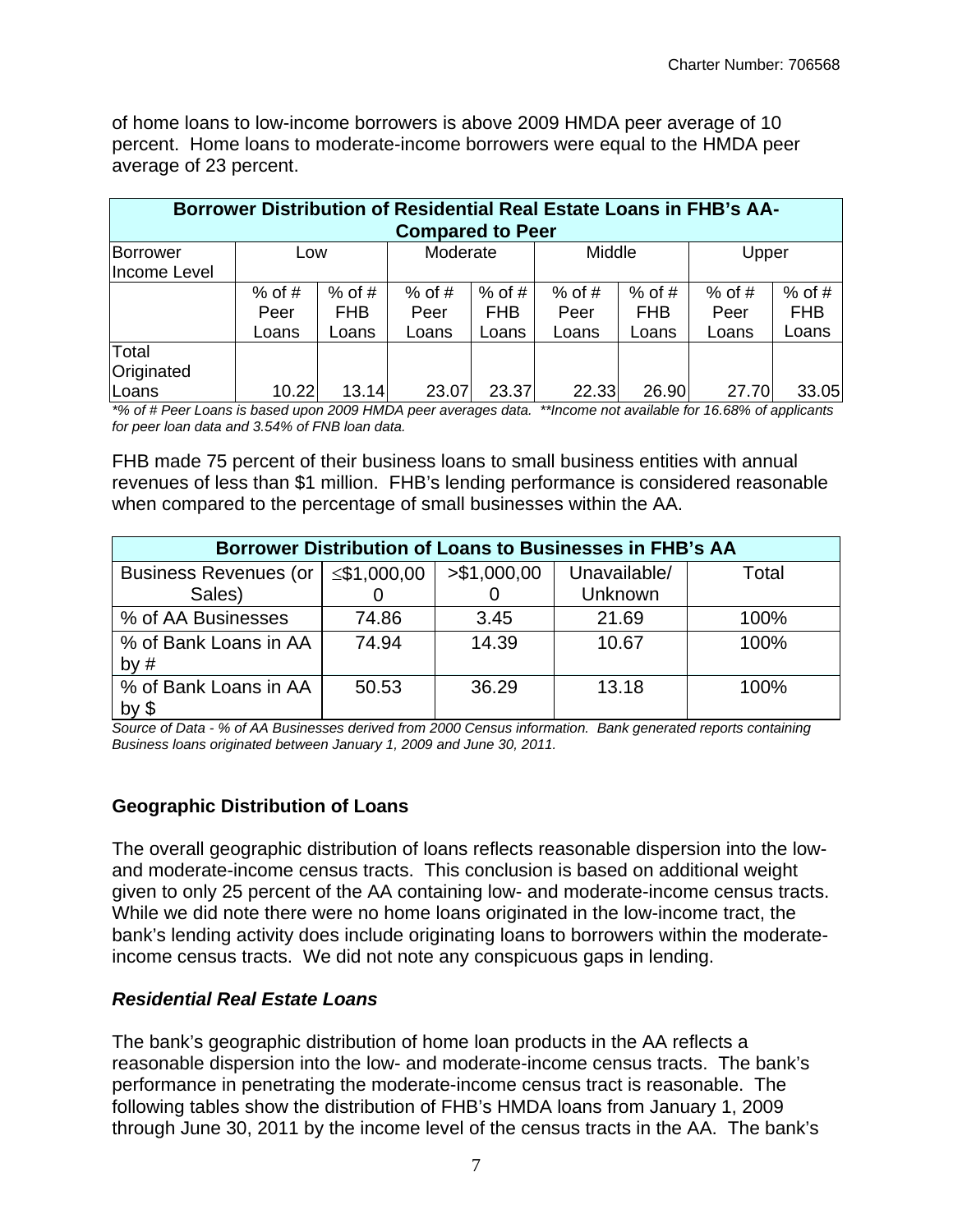performance is compared to the percent of owner-occupied housing units identified by the 2000 census and the 2009 HMDA aggregate peer data within the AA. FHB did not originate any home loans to borrowers in low-income tracts and originated only 2 percent to borrowers in the moderate-income tracts. The following table details the bank's performance as compared to the percentage of owner-occupied housing units in each census tract income level.

|                | Geographic Distribution of Residential Real Estate Loans in FHB's AA |          |                            |        |         |               |                            |        |  |  |  |
|----------------|----------------------------------------------------------------------|----------|----------------------------|--------|---------|---------------|----------------------------|--------|--|--|--|
| Census Tract   | Low                                                                  |          | Moderate                   |        | Middle  |               | Upper                      |        |  |  |  |
| Income Level   |                                                                      |          |                            |        |         |               |                            |        |  |  |  |
| Loan type      | % of AA                                                              | $%$ of   | % of AA                    | $%$ of | % of AA | $%$ of        | % of AA                    | $%$ of |  |  |  |
|                | Owner                                                                | Number   | Owner                      | Number | Owner   | <b>Number</b> | Owner                      | Number |  |  |  |
|                |                                                                      |          | Occupied of Loans Occupied | οf     |         |               | Occupied of Loans Occupied | οf     |  |  |  |
|                | Housing                                                              |          | Housing                    | Loans  | Housing |               | Housing                    | Loans  |  |  |  |
| Home Purchases | 0.66                                                                 | 0        | 10.34                      | 3.04   | 69.93   | 82.32         | 19.07                      | 14.64  |  |  |  |
| Home           | 0.66                                                                 | $\Omega$ | 10.34                      | 0      | 69.93   | 93.65         | 19.07                      | 6.35   |  |  |  |
| Improvement    |                                                                      |          |                            |        |         |               |                            |        |  |  |  |
| Home Refinance | 0.66                                                                 | 0        | 10.34                      | 1.94   | 69.93   | 85.16         | 19.07                      | 12.90  |  |  |  |
| Total          | 0.66                                                                 |          | 10.34                      | 1.66   | 69.93   | 87.04         | 19.07                      | 11.30  |  |  |  |

*\* Source: HMDA data for Residential loans originated between January 1, 2009 and June 30, 2011.* 

HMDA aggregate peer data show FHB's performance compares reasonably to other institutions reporting HMDA loans. Less than one percent of home loan products were originated to borrowers in low-income tracts and 6 percent were originated to borrowers in moderate-income tracts.

The following table details the bank's performance as compared to HMDA aggregate peer.

| <b>Geographic Distribution of Residential Real Estate Loans in FHB's AA-</b> |          |          |          |          |          |          |          |            |  |  |  |
|------------------------------------------------------------------------------|----------|----------|----------|----------|----------|----------|----------|------------|--|--|--|
| <b>Compared to Peer</b>                                                      |          |          |          |          |          |          |          |            |  |  |  |
| Census Tract                                                                 | Low      |          | Moderate |          | Middle   |          | Upper    |            |  |  |  |
| Income Level                                                                 |          |          |          |          |          |          |          |            |  |  |  |
|                                                                              | $%$ of # | $%$ of # | $%$ of # | $%$ of # | $%$ of # | $%$ of # | $%$ of # | $%$ of #   |  |  |  |
|                                                                              | Peer     | FHB      | Peer     | FHB      | Peer     | FHB.     | Peer     | <b>FHB</b> |  |  |  |
|                                                                              | Loans    | Loans    | Loans    | Loans    | Loans    | Loans    | Loans    | Loans      |  |  |  |
| Total                                                                        | 0.46     | 0.00     | 6.25     | 1.66     | 67.56    | 87.04    | 25.73    | 11.30      |  |  |  |

*\*% of Loans Originated- Peer: Percentage is based upon 2009 HMDA Reported Loan Data* 

FHB's distribution of business loans in the AA reflects a reasonable dispersion into the low- and moderate-income census tracts. FHB originated approximately one percent of their business loans to entities located in a low-income tract and 10 percent to entities located in a moderate-income tract. FHB's lending performance in the low-income and moderate-income tracts is reasonable when compared to the demographic comparator of 1 percent and 18 percent, respectively.

The following table details the bank's performance as compared to the percentage of businesses in each census tract income level.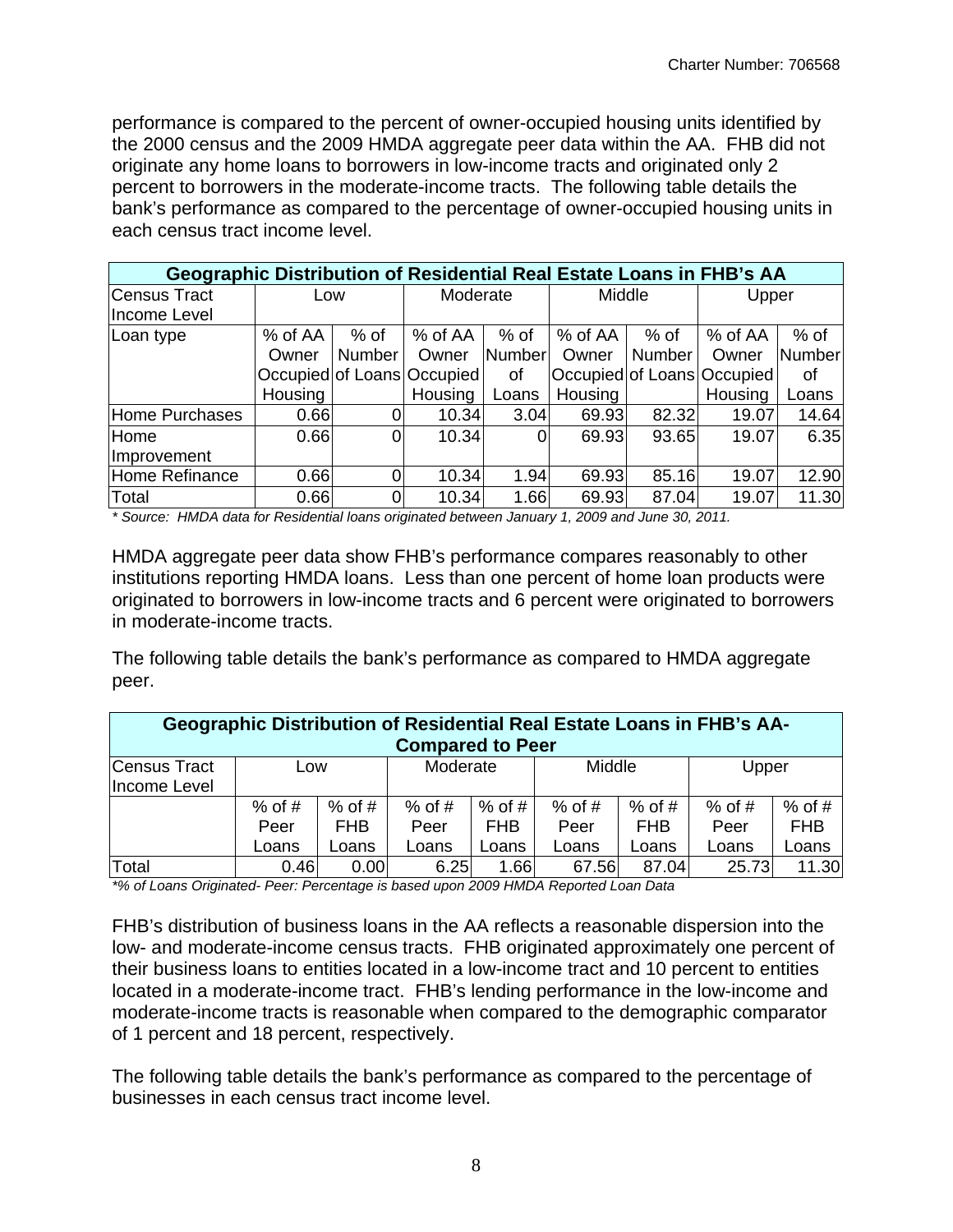|               | <b>Geographic Distribution of Loans to Businesses in FHB's AA</b> |            |                 |            |                 |            |                 |            |  |  |  |  |
|---------------|-------------------------------------------------------------------|------------|-----------------|------------|-----------------|------------|-----------------|------------|--|--|--|--|
| <b>Census</b> | Low                                                               |            | Moderate        |            | Middle          |            | Upper           |            |  |  |  |  |
| Tract         |                                                                   |            |                 |            |                 |            |                 |            |  |  |  |  |
| Income        |                                                                   |            |                 |            |                 |            |                 |            |  |  |  |  |
| Level         |                                                                   |            |                 |            |                 |            |                 |            |  |  |  |  |
| Loan          | $%$ of                                                            | $%$ of #   | $%$ of          | $%$ of #   | % of            | $%$ of #   | $%$ of          | $%$ of #   |  |  |  |  |
| Type          | AA                                                                | <b>FHB</b> | AA              | <b>FHB</b> | AA              | <b>FHB</b> | AA              | <b>FHB</b> |  |  |  |  |
|               | <b>Business</b>                                                   | Loans      | <b>Business</b> | Loans      | <b>Business</b> | Loans      | <b>Business</b> | Loans      |  |  |  |  |
|               | <b>Entities</b>                                                   |            | <b>Entities</b> |            | <b>Entities</b> |            | Entities        |            |  |  |  |  |
| Total         | 0.81                                                              | 0.5        | 17.94           | 10.42      | 61.28           | 74.94      | 19.97           | 14.14      |  |  |  |  |

*Source of Data - % of AA Business Entities derived from 2000 Census information.* 

#### **Responses to Complaints**

FHB has not received any written complaints regarding its CRA performance during the evaluation period.

#### **COMMUNITY DEVELOPMENT TEST**

The bank's performance under the Community Development Test is rated Satisfactory.

First Harrison Bank's (FHB) community development performance through its record of retail services, community development loans, and qualified investments demonstrate adequate responsiveness to community development needs in its Assessment Area (AA).

#### **Number and Amount of Community Development Loans**

FHB's Community Development lending reflects adequate responsiveness to community development needs within the AA. FHB originated 27 community development loans totaling \$5.1 million during the evaluation period. These loans were distributed among various projects including economic development initiatives, revitalization, and stabilization efforts towards low- or moderate-income communities, and affordable housing project financing.

small businesses facing immediate financial hardship temporary financial relief. Six of the community development loans were originated through the Small Business Association's (SBA) 7(a) Loan Program. The SBA 7(a) program provides federally guaranteed loans to small businesses in need of flexible underwriting terms, extended loan terms, and low down payments. These loans promoted economic development by creating or retaining jobs for six small businesses in the AA. In addition, FHB received positive consideration for six loans originated through the SBA's America's Recovery Capital, or ARC Loan Program. The ARC Loan Program is designed to give viable

FHB also received positive consideration for two community development loans with the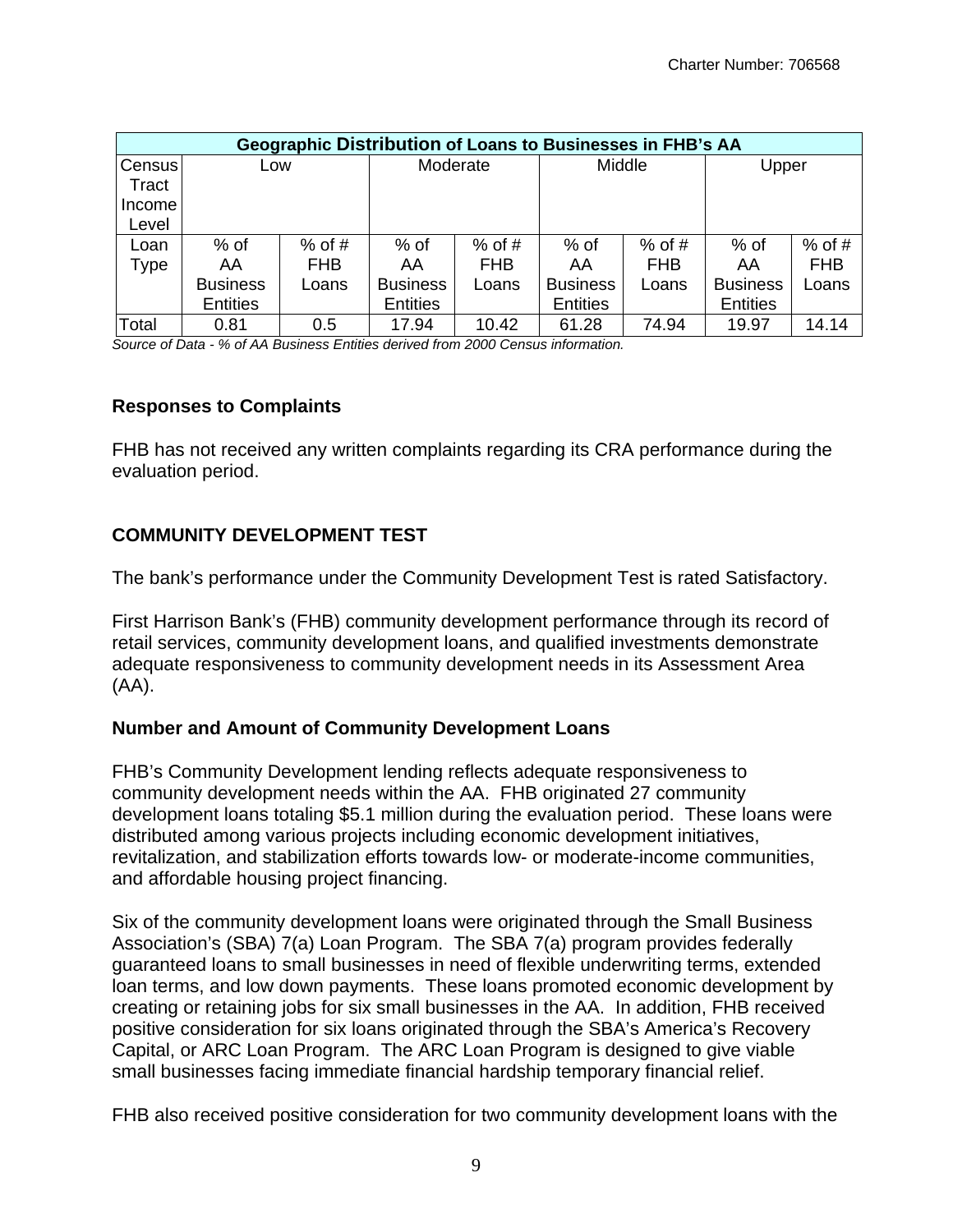purpose of revitalizing low- or moderate-income geographies through rehabilitating community facilities.

The remaining loans comply with the community development definition and were responsive to the needs of the local community.

#### **Number and Amount of Qualified Investments**

FHB does not have any investments meeting the community development definition. However, FHB has provided \$66 thousand in the form of donations to local community organizations whose mission is to provide assistance to low- and moderate-income individuals. These organizations include affordable housing, transitional housing for victims of domestic violence, health care services, and food pantries. In addition, donations were made to organizations who promote economic development by providing job creation or retention and improvement for individuals who are currently low- and moderate-income.

#### **Extent to Which the Bank Provides Community Development Services**

The bank shows excellent responsiveness to meeting community needs through qualified community services. In evaluating FHB's services, we considered the bank's size in relation to the size of the AA and the needs within the community.

FHB offers on-line banking to provide customers with additional access to their consumer and business accounts. Through online-banking, customers can check account balances, view statements, transfer funds between accounts, make loan payments, and initiate stop payments. FHB also offers free online bill pay to all customers.

FHB participates in the Federal Home Loan Bank of Indianapolis' (FHLBI) Homeownership Opportunities Program (HOP). HOP helps first-time homebuyers who are low- and moderate-income individuals with their down payment and closing costs and to improve the borrower's eligibility for mortgage financing. For every \$1 of buyer savings or other assistance, FHLBI can provide up to \$3 in grant assistance through member banks, based on need. Up to \$7,500 per household may be requested if the member bank originates the first mortgage.

To further meet the housing needs of low- and moderate-income individuals within the AA, FHB offers a full array of secondary market loans. During the evaluation period, FHB sold \$82 million to the secondary market and are on pace to sell an additional \$23 million in 2011.

Through the bank's officers and employees, FHB is involved in a variety of community development services in the AA. One officer serves as a board member for Blue River Services, Inc. This organization provides affordable housing options to low income and developmentally disabled individuals. During 2010, this organization served over 18,000 individuals in 20 southern Indiana counties. One officer is currently serving as the chairman for the Harrison County Chamber of Commerce. This organization's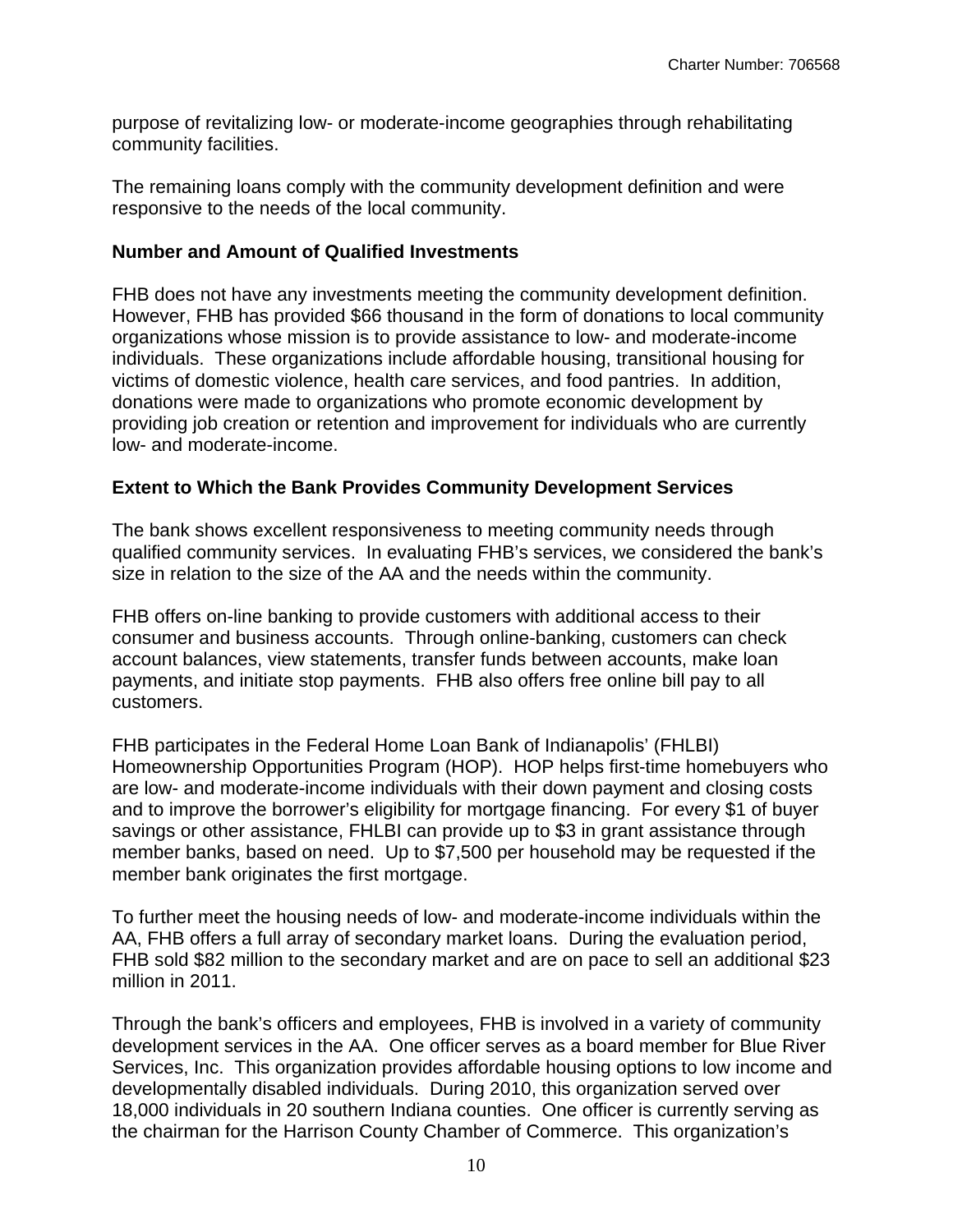funding to serve low- and moderate-income individuals. mission is to support the business environment by fostering economic and community development initiatives to improve the quality of life in Harrison County. Another officer provides financial expertise to Metro United Way by analyzing the financial information on applications received from organizations in the community who need additional

In addition, several bank employees either serve as board members or provide financial expertise to the following organizations: Washington County Community Foundation (WCCF), Floyd and Harrison County Habitat for Humanity, Brandon's House Counseling Center, Awareness Washington County (AWC), and Harrison County Community Services.

#### **Responsiveness to Community Development Needs**

FHB's community development activities, as a whole, demonstrate adequate responsiveness to the needs and opportunities in this AA. Several of the bank's community development loans promote economic development and provide community services to low- and moderate-income individuals. FHB employees provide numerous community services to organizations offering services to low- and moderate-income individuals or organizations assisting small businesses. Donations were also made to local organizations which provide community development services.